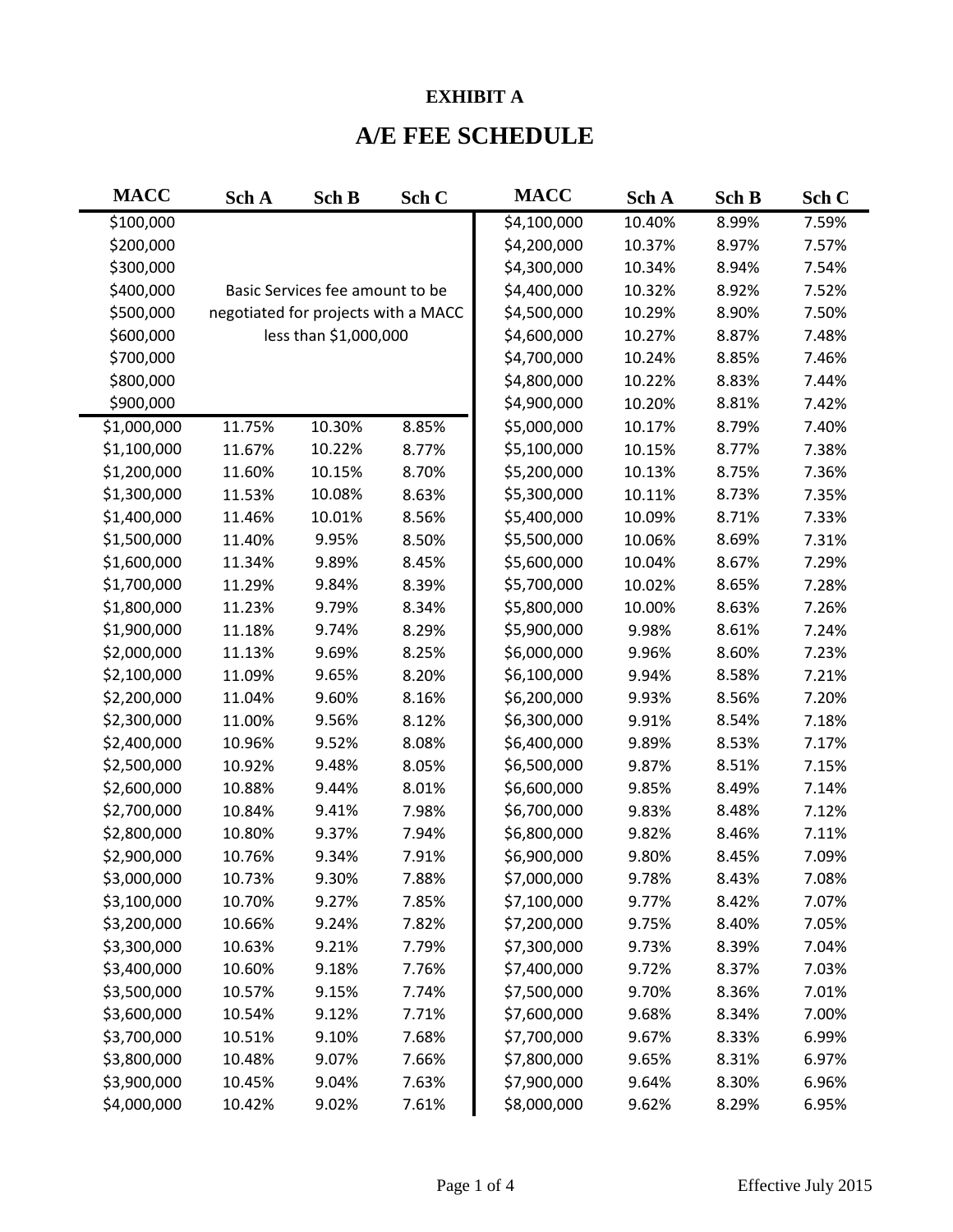| <b>MACC</b>  | Sch A | Sch B | Sch C | <b>MACC</b>  | Sch A | Sch B | Sch C |
|--------------|-------|-------|-------|--------------|-------|-------|-------|
| \$8,100,000  | 9.61% | 8.27% | 6.94% | \$12,100,000 | 9.11% | 7.83% | 6.55% |
| \$8,200,000  | 9.59% | 8.26% | 6.93% | \$12,200,000 | 9.10% | 7.82% | 6.54% |
| \$8,300,000  | 9.58% | 8.25% | 6.91% | \$12,300,000 | 9.09% | 7.81% | 6.53% |
| \$8,400,000  | 9.56% | 8.23% | 6.90% | \$12,400,000 | 9.08% | 7.80% | 6.52% |
| \$8,500,000  | 9.55% | 8.22% | 6.89% | \$12,500,000 | 9.07% | 7.79% | 6.52% |
| \$8,600,000  | 9.53% | 8.21% | 6.88% | \$12,600,000 | 9.06% | 7.78% | 6.51% |
| \$8,700,000  | 9.52% | 8.19% | 6.87% | \$12,700,000 | 9.05% | 7.77% | 6.50% |
| \$8,800,000  | 9.51% | 8.18% | 6.86% | \$12,800,000 | 9.04% | 7.76% | 6.49% |
| \$8,900,000  | 9.49% | 8.17% | 6.85% | \$12,900,000 | 9.03% | 7.76% | 6.49% |
| \$9,000,000  | 9.48% | 8.16% | 6.84% | \$13,000,000 | 9.02% | 7.75% | 6.48% |
| \$9,100,000  | 9.46% | 8.14% | 6.83% | \$13,100,000 | 9.01% | 7.74% | 6.47% |
| \$9,200,000  | 9.45% | 8.13% | 6.81% | \$13,200,000 | 9.00% | 7.73% | 6.46% |
| \$9,300,000  | 9.44% | 8.12% | 6.80% | \$13,300,000 | 8.99% | 7.72% | 6.46% |
| \$9,400,000  | 9.42% | 8.11% | 6.79% | \$13,400,000 | 8.98% | 7.71% | 6.45% |
| \$9,500,000  | 9.41% | 8.10% | 6.78% | \$13,500,000 | 8.97% | 7.70% | 6.44% |
| \$9,600,000  | 9.40% | 8.09% | 6.77% | \$13,600,000 | 8.96% | 7.70% | 6.43% |
| \$9,700,000  | 9.39% | 8.07% | 6.76% | \$13,700,000 | 8.95% | 7.69% | 6.43% |
| \$9,800,000  | 9.37% | 8.06% | 6.75% | \$13,800,000 | 8.94% | 7.68% | 6.42% |
| \$9,900,000  | 9.36% | 8.05% | 6.74% | \$13,900,000 | 8.93% | 7.67% | 6.41% |
| \$10,000,000 | 9.35% | 8.04% | 6.73% | \$14,000,000 | 8.92% | 7.66% | 6.40% |
| \$10,100,000 | 9.33% | 8.03% | 6.72% | \$14,100,000 | 8.91% | 7.65% | 6.40% |
| \$10,200,000 | 9.32% | 8.02% | 6.71% | \$14,200,000 | 8.90% | 7.65% | 6.39% |
| \$10,300,000 | 9.31% | 8.01% | 6.70% | \$14,300,000 | 8.89% | 7.64% | 6.38% |
| \$10,400,000 | 9.30% | 8.00% | 6.70% | \$14,400,000 | 8.88% | 7.63% | 6.38% |
| \$10,500,000 | 9.29% | 7.99% | 6.69% | \$14,500,000 | 8.88% | 7.62% | 6.37% |
| \$10,600,000 | 9.27% | 7.98% | 6.68% | \$14,600,000 | 8.87% | 7.61% | 6.36% |
| \$10,700,000 | 9.26% | 7.97% | 6.67% | \$14,700,000 | 8.86% | 7.61% | 6.36% |
| \$10,800,000 | 9.25% | 7.95% | 6.66% | \$14,800,000 | 8.85% | 7.60% | 6.35% |
| \$10,900,000 | 9.24% | 7.94% | 6.65% | \$14,900,000 | 8.84% | 7.59% | 6.34% |
| \$11,000,000 | 9.23% | 7.93% | 6.64% | \$15,000,000 | 8.83% | 7.58% | 6.34% |
| \$11,100,000 | 9.22% | 7.92% | 6.63% | \$15,100,000 | 8.82% | 7.58% | 6.33% |
| \$11,200,000 | 9.21% | 7.91% | 6.62% | \$15,200,000 | 8.81% | 7.57% | 6.32% |
| \$11,300,000 | 9.19% | 7.90% | 6.61% | \$15,300,000 | 8.81% | 7.56% | 6.32% |
| \$11,400,000 | 9.18% | 7.89% | 6.61% | \$15,400,000 | 8.80% | 7.55% | 6.31% |
| \$11,500,000 | 9.17% | 7.88% | 6.60% | \$15,500,000 | 8.79% | 7.55% | 6.30% |
| \$11,600,000 | 9.16% | 7.87% | 6.59% | \$15,600,000 | 8.78% | 7.54% | 6.30% |
| \$11,700,000 | 9.15% | 7.87% | 6.58% | \$15,700,000 | 8.77% | 7.53% | 6.29% |
| \$11,800,000 | 9.14% | 7.86% | 6.57% | \$15,800,000 | 8.76% | 7.52% | 6.29% |
| \$11,900,000 | 9.13% | 7.85% | 6.56% | \$15,900,000 | 8.76% | 7.52% | 6.28% |
| \$12,000,000 | 9.12% | 7.84% | 6.56% | \$16,000,000 | 8.75% | 7.51% | 6.27% |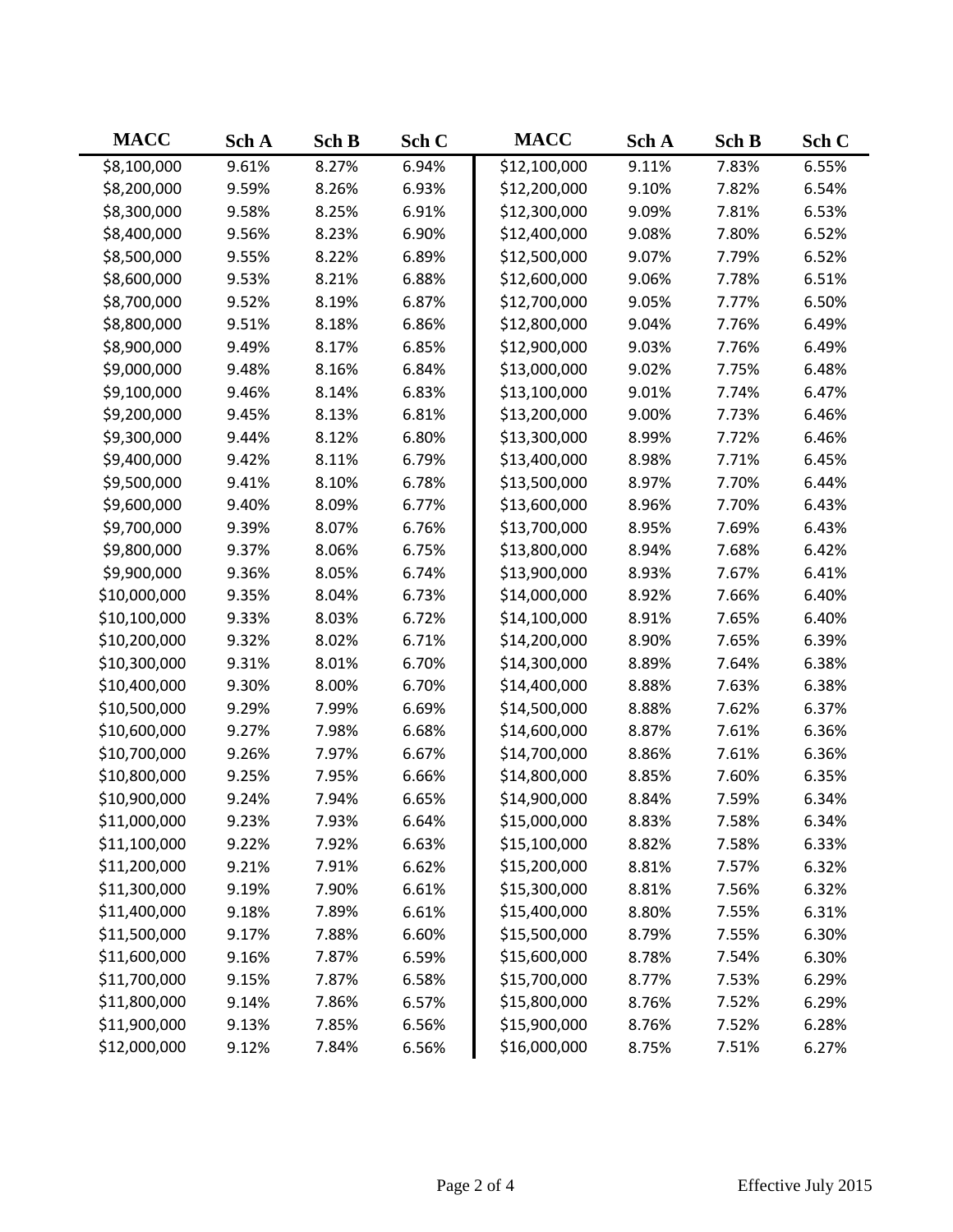| <b>MACC</b>  | Sch A | Sch B | Sch C | <b>MACC</b>  | Sch A | Sch B | Sch C |
|--------------|-------|-------|-------|--------------|-------|-------|-------|
| \$16,100,000 | 8.74% | 7.50% | 6.27% | \$20,100,000 | 8.45% | 7.25% | 6.05% |
| \$16,200,000 | 8.73% | 7.50% | 6.26% | \$20,200,000 | 8.44% | 7.24% | 6.04% |
| \$16,300,000 | 8.72% | 7.49% | 6.26% | \$20,300,000 | 8.43% | 7.24% | 6.04% |
| \$16,400,000 | 8.71% | 7.48% | 6.25% | \$20,400,000 | 8.43% | 7.23% | 6.03% |
| \$16,500,000 | 8.71% | 7.48% | 6.24% | \$20,500,000 | 8.42% | 7.23% | 6.03% |
| \$16,600,000 | 8.70% | 7.47% | 6.24% | \$20,600,000 | 8.41% | 7.22% | 6.03% |
| \$16,700,000 | 8.69% | 7.46% | 6.23% | \$20,700,000 | 8.41% | 7.21% | 6.02% |
| \$16,800,000 | 8.68% | 7.45% | 6.23% | \$20,800,000 | 8.40% | 7.21% | 6.02% |
| \$16,900,000 | 8.68% | 7.45% | 6.22% | \$20,900,000 | 8.39% | 7.20% | 6.01% |
| \$17,000,000 | 8.67% | 7.44% | 6.21% | \$21,000,000 | 8.39% | 7.20% | 6.01% |
| \$17,100,000 | 8.66% | 7.43% | 6.21% | \$21,100,000 | 8.38% | 7.19% | 6.00% |
| \$17,200,000 | 8.65% | 7.43% | 6.20% | \$21,200,000 | 8.38% | 7.19% | 6.00% |
| \$17,300,000 | 8.64% | 7.42% | 6.20% | \$21,300,000 | 8.37% | 7.18% | 5.99% |
| \$17,400,000 | 8.64% | 7.41% | 6.19% | \$21,400,000 | 8.36% | 7.18% | 5.99% |
| \$17,500,000 | 8.63% | 7.41% | 6.19% | \$21,500,000 | 8.36% | 7.17% | 5.98% |
| \$17,600,000 | 8.62% | 7.40% | 6.18% | \$21,600,000 | 8.35% | 7.16% | 5.98% |
| \$17,700,000 | 8.61% | 7.39% | 6.17% | \$21,700,000 | 8.34% | 7.16% | 5.97% |
| \$17,800,000 | 8.61% | 7.39% | 6.17% | \$21,800,000 | 8.34% | 7.15% | 5.97% |
| \$17,900,000 | 8.60% | 7.38% | 6.16% | \$21,900,000 | 8.33% | 7.15% | 5.96% |
| \$18,000,000 | 8.59% | 7.38% | 6.16% | \$22,000,000 | 8.33% | 7.14% | 5.96% |
| \$18,100,000 | 8.59% | 7.37% | 6.15% | \$22,100,000 | 8.32% | 7.14% | 5.96% |
| \$18,200,000 | 8.58% | 7.36% | 6.15% | \$22,200,000 | 8.31% | 7.13% | 5.95% |
| \$18,300,000 | 8.57% | 7.36% | 6.14% | \$22,300,000 | 8.31% | 7.13% | 5.95% |
| \$18,400,000 | 8.56% | 7.35% | 6.14% | \$22,400,000 | 8.30% | 7.12% | 5.94% |
| \$18,500,000 | 8.56% | 7.34% | 6.13% | \$22,500,000 | 8.30% | 7.12% | 5.94% |
| \$18,600,000 | 8.55% | 7.34% | 6.13% | \$22,600,000 | 8.29% | 7.11% | 5.93% |
| \$18,700,000 | 8.54% | 7.33% | 6.12% | \$22,700,000 | 8.28% | 7.11% | 5.93% |
| \$18,800,000 | 8.54% | 7.33% | 6.12% | \$22,800,000 | 8.28% | 7.10% | 5.93% |
| \$18,900,000 | 8.53% | 7.32% | 6.11% | \$22,900,000 | 8.27% | 7.10% | 5.92% |
| \$19,000,000 | 8.52% | 7.31% | 6.10% | \$23,000,000 | 8.27% | 7.09% | 5.92% |
| \$19,100,000 | 8.51% | 7.31% | 6.10% | \$23,100,000 | 8.26% | 7.09% | 5.91% |
| \$19,200,000 | 8.51% | 7.30% | 6.09% | \$23,200,000 | 8.26% | 7.08% | 5.91% |
| \$19,300,000 | 8.50% | 7.30% | 6.09% | \$23,300,000 | 8.25% | 7.08% | 5.90% |
| \$19,400,000 | 8.49% | 7.29% | 6.08% | \$23,400,000 | 8.24% | 7.07% | 5.90% |
| \$19,500,000 | 8.49% | 7.28% | 6.08% | \$23,500,000 | 8.24% | 7.07% | 5.90% |
| \$19,600,000 | 8.48% | 7.28% | 6.07% | \$23,600,000 | 8.23% | 7.06% | 5.89% |
| \$19,700,000 | 8.47% | 7.27% | 6.07% | \$23,700,000 | 8.23% | 7.06% | 5.89% |
| \$19,800,000 | 8.47% | 7.27% | 6.06% | \$23,800,000 | 8.22% | 7.05% | 5.88% |
| \$19,900,000 | 8.46% | 7.26% | 6.06% | \$23,900,000 | 8.22% | 7.05% | 5.88% |
| \$20,000,000 | 8.45% | 7.25% | 6.05% | \$24,000,000 | 8.21% | 7.04% | 5.87% |